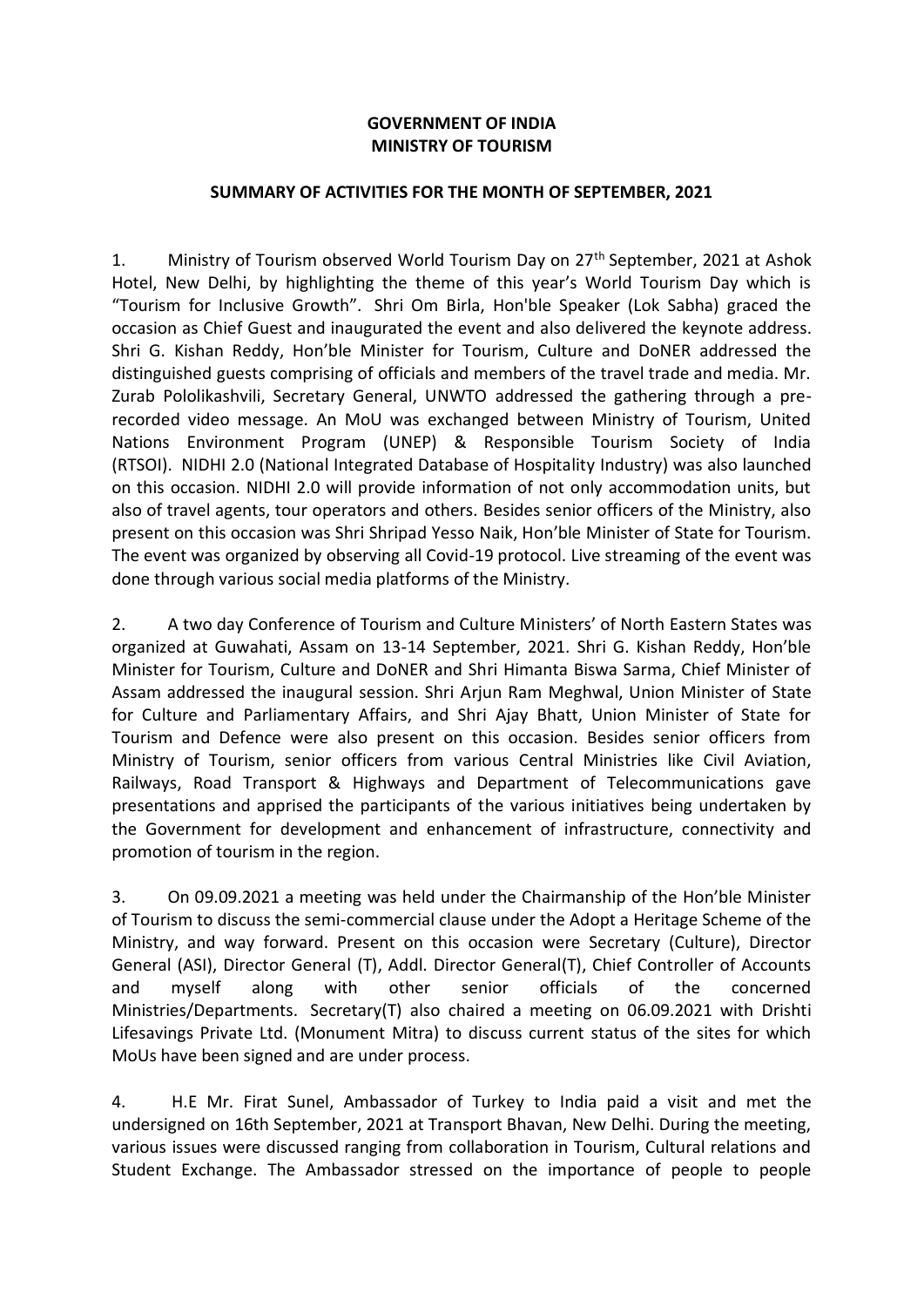contact. Further, issues regarding the Direct flight connectivity and air bubble arrangement was also discussed. The Ambassador informed that they propose to organize Road Shows in the metro cities of India for promotion of inbound tourism to Turkey. It was also informed that some Bollywood movies are being shot in Turkey and subsidy is offered for the same. Secretary(T) informed him about similar subsidy being offered by the Ministry of Information and Broadcasting for films shot in India, and that M/o Tourism may help facilitate with the concerned Ministry in case of Turkish films shooting in India.

5. An Inter-Ministerial Meeting was organized at New Delhi by M/o External Affairs to discuss the G-20 Zero Draft prepared under Italian Presidency on 08.09.2021. Secretary(T) attended the said meeting on behalf of M/o Tourism, Government of India.

6. The 3rd Meeting of India - Cambodia Joint Working Group on Tourism was held on 22.09.2021 through virtual mode. The meeting was co-chaired by the Joint Secretary, Ministry of Tourism from the Indian side, along with representatives from the Travel Agents Association of India (TAAI), Hotel Association of India (HAI) and India Association of Tour Operators (IATO). H.E. Mr. Thong Rathasak, Director General of Tourism Development, Ministry of Tourism, Government of Cambodia led the Cambodian delegation. Various issues concerning promotion of tourism for mutual benefit were discussed.

7. India Tourism Singapore participated in PATA Travel Mart Expo (virtual) from September 2-5, 2021. The online meetings were conducted successfully with tour operators of ASEAN countries during the four days of the virtual Travel Mart.

8. India Tourism New York collaborated with Permanent Mission of India (PMI), New York with Incredible India Standees, Incredible India Banners etc. to promote India among the United Nations International Diplomatic Communities based in UN Headquarters who were invited by the PMI New York on 23rd September, 2021.

9. The Ministry of Tourism in collaboration with the Association of Indian Universities (AIU) is organising a 12-episode webinar series under Azadi Ka Amrit Mahotsava with the objective of educating the youth about the culture and heritage of India and celebrating India's achievements of 75 years. Each episode of the series will be followed by a Quiz Contest on MyGov platform and winners will be awarded with participation certificate and prizes.

The 2nd episode 'Incredible India Adventures: Experiencing the Everest' was held on 24<sup>th</sup> September 2021 and was attended by Padma Shri Awardee Ms. Santosh Yadav, Mr. Atul Karwal, IPS and Mr. Ravindra Kumar, IAS. All three speakers are Mount Everest climbers. During the 90 minutes' episode the speakers shared their experiences on climbing the Mount Everest and the importance of keeping fit – both physically and mentally. The speakers also discussed about the adventure tourism opportunities in India and how children can take up adventure tourism as a career. The event was well attended by students and citizens.

10. Recognising the fact that revival in the tourism sector will be largely spearheaded by Domestic Tourism, the Ministry of Tourism is focusing on the promotion of Domestic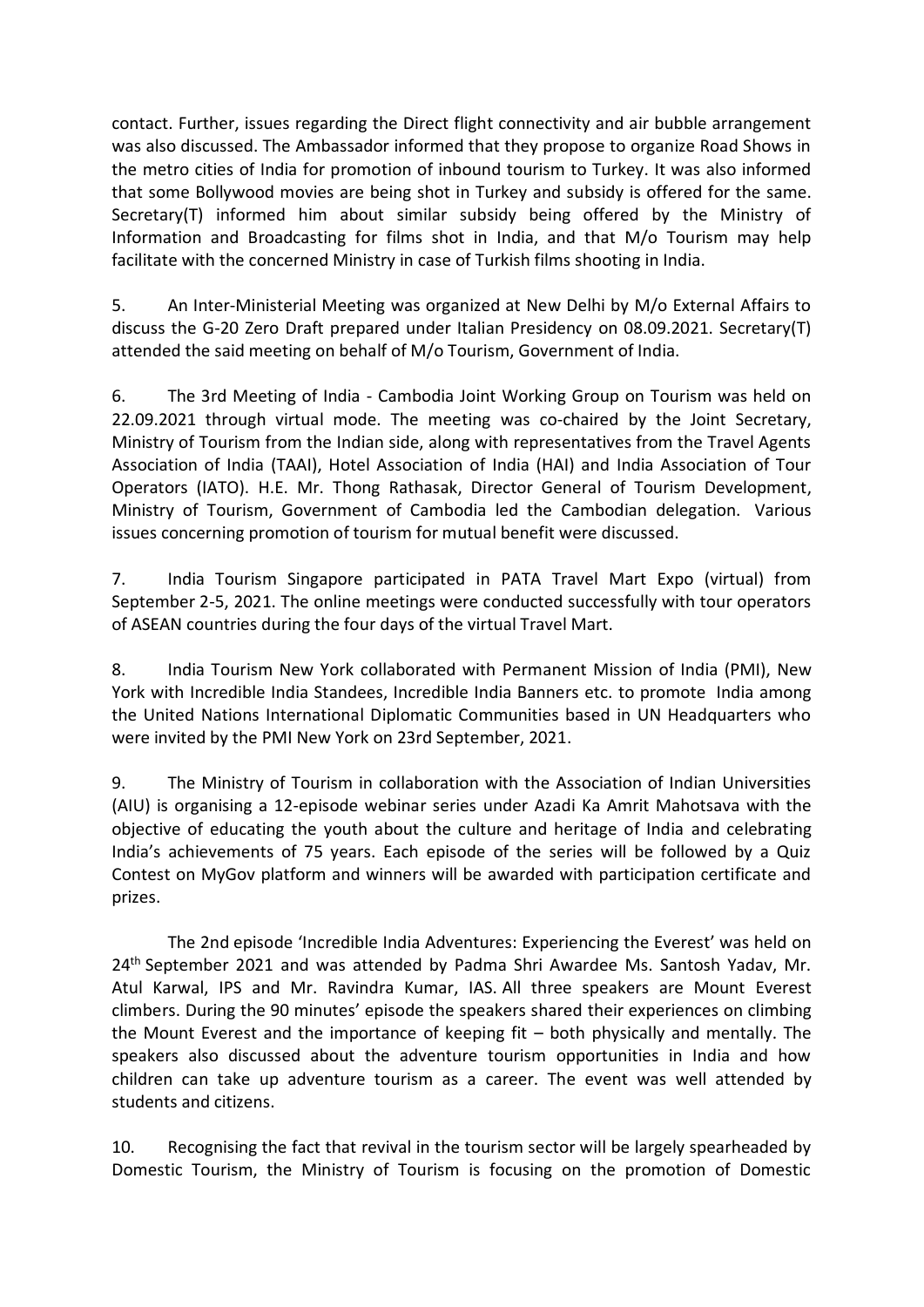Tourism by arranging a series of webinars under the overall theme of "DekhoApnaDesh." The objective of these Webinars is to promote various tourism destinations of India – including the lesser-known destinations and lesser known facets of popular destinations with glimpses of the culture, heritage, handicrafts and cuisine of the destinations, in addition to the tourist spots. The webinars commenced on 14th April 2020 and a total of 101 webinars (including 4 in September) have been organised till the end of September 2021, with a total viewership of over 300,000, which includes participation from more than 60 countries across the world. In the month of September 2021, the focus was on topics like "Walk with Tribe, Discover North-East India, The world of Carbon Neutral Tourism, Incredible Indian Adventures etc.

11. In this regard, the Domestic Offices of the Ministry carried out various activities, under different themes like Dekho Apna Desh, Ek Bharat Sresth Bharat, Azadi ka Amrit Mahotsav, India@75 etc. some of which are as follows:

- i) Under 'Dekho Apna Desh', India Tourism Hyderabad in association with Institute of Hotel Management Hyderabad, IATO, Telangana Tourism, Telangana State Forest Department organized a workshop on developing home stays in villages located in the fringes of Pocharam Wild Life Sanctuary in Medak, Telangana on 01.09. 2021. This programme was much appreciated and tweeted by the Hon'ble Tourism Minister and liked by the PM's office. India Tourism Kolkata organized a Dekho Apna Desh Seminar at TTF Kolkata on 11.09.2021 where popular and lesser known destinations of Andaman and Nicobar Islands, Bihar, Jharkhand, Odisha and West Bengal were discussed and deliberated by Travel Experts in the presence of hundreds of visitors of the fair.
- ii) Under 'Ek Bharat Srestha Bharat', India Tourism Goa promoted popular tourist destinations of Jharkhand (its paired State) through social media handles of the office. Under Social Media promotions, India Tourism Mumbai created a 1 min film for promoting the theme " let's pledge to keep monuments and tourist attractions clean" as part of SwachhtaPakhwada 2021 which was widely promoted through Ministry of Tourism's official social media handles and also through India Tourism Mumbai's social media handles. To mark the celebration of Independence Day and promote Azadi Ka Amrit Mahotsav, India Tourism Hyderabad hosted a webinar titled "Role of women in the freedom struggle of India" on 14.09. 2021 for the students of Regency College of Hotel Management and Catering Technology, Hyderabad. As part of 'SwachhtaPakhwada' observed all over India from 16-30 September, 2021, India Tourism Delhi organised various events of 'Swachhta Drive' at popular tourist centres of Delhi like Jantar-Mantar, Jama Masjid, Janpath Market, etc. India Tourism Mumbai organized a Sensitization Programme for Uber Taxi Drivers at IHM Mumbai on creating 'Awareness on Swachhta and Covid-19 protocols.' Similarly, India Tourism Hyderabad in association with Telangana Tourism, ASI (Hyderabad Circle), Institute of Hotel Management and National Institute of Tourism and Hospitality Management Hyderabad organized an awareness program to sensitize the food vendors located around Golconda Fort on food safety, cleanliness and hygiene. A two-day workshop was organized in Bastar and Jagdalpur, Chhattisgarh by India